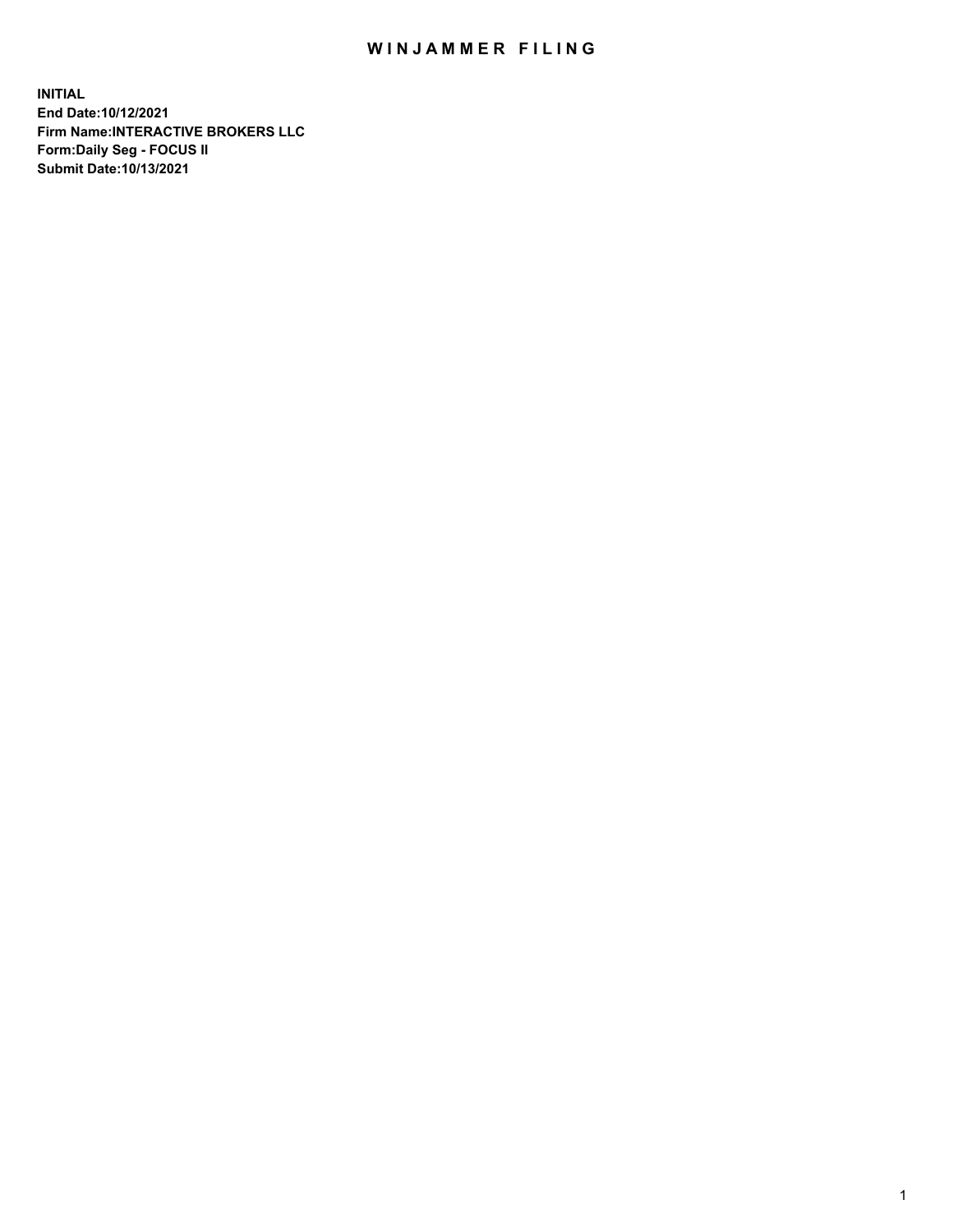**INITIAL End Date:10/12/2021 Firm Name:INTERACTIVE BROKERS LLC Form:Daily Seg - FOCUS II Submit Date:10/13/2021 Daily Segregation - Cover Page**

| Name of Company                                                                                                                                                                                                                                                                                                                | <b>INTERACTIVE BROKERS LLC</b>                                              |
|--------------------------------------------------------------------------------------------------------------------------------------------------------------------------------------------------------------------------------------------------------------------------------------------------------------------------------|-----------------------------------------------------------------------------|
| <b>Contact Name</b>                                                                                                                                                                                                                                                                                                            | James Menicucci                                                             |
| <b>Contact Phone Number</b>                                                                                                                                                                                                                                                                                                    | 203-618-8085                                                                |
| <b>Contact Email Address</b>                                                                                                                                                                                                                                                                                                   | jmenicucci@interactivebrokers.c<br>om                                       |
| FCM's Customer Segregated Funds Residual Interest Target (choose one):<br>a. Minimum dollar amount: ; or<br>b. Minimum percentage of customer segregated funds required:% ; or<br>c. Dollar amount range between: and; or<br>d. Percentage range of customer segregated funds required between:% and%.                         | <u>0</u><br>$\overline{\mathbf{0}}$<br>155,000,000 245,000,000<br><u>00</u> |
| FCM's Customer Secured Amount Funds Residual Interest Target (choose one):<br>a. Minimum dollar amount: : or<br>b. Minimum percentage of customer secured funds required:%; or<br>c. Dollar amount range between: and; or<br>d. Percentage range of customer secured funds required between:% and%.                            | $\frac{0}{0}$<br>80,000,000 120,000,000<br><u>00</u>                        |
| FCM's Cleared Swaps Customer Collateral Residual Interest Target (choose one):<br>a. Minimum dollar amount: ; or<br>b. Minimum percentage of cleared swaps customer collateral required:% ; or<br>c. Dollar amount range between: and; or<br>d. Percentage range of cleared swaps customer collateral required between:% and%. | $\frac{0}{0}$<br>$\underline{0}$ $\underline{0}$<br>0 <sub>0</sub>          |

Attach supporting documents CH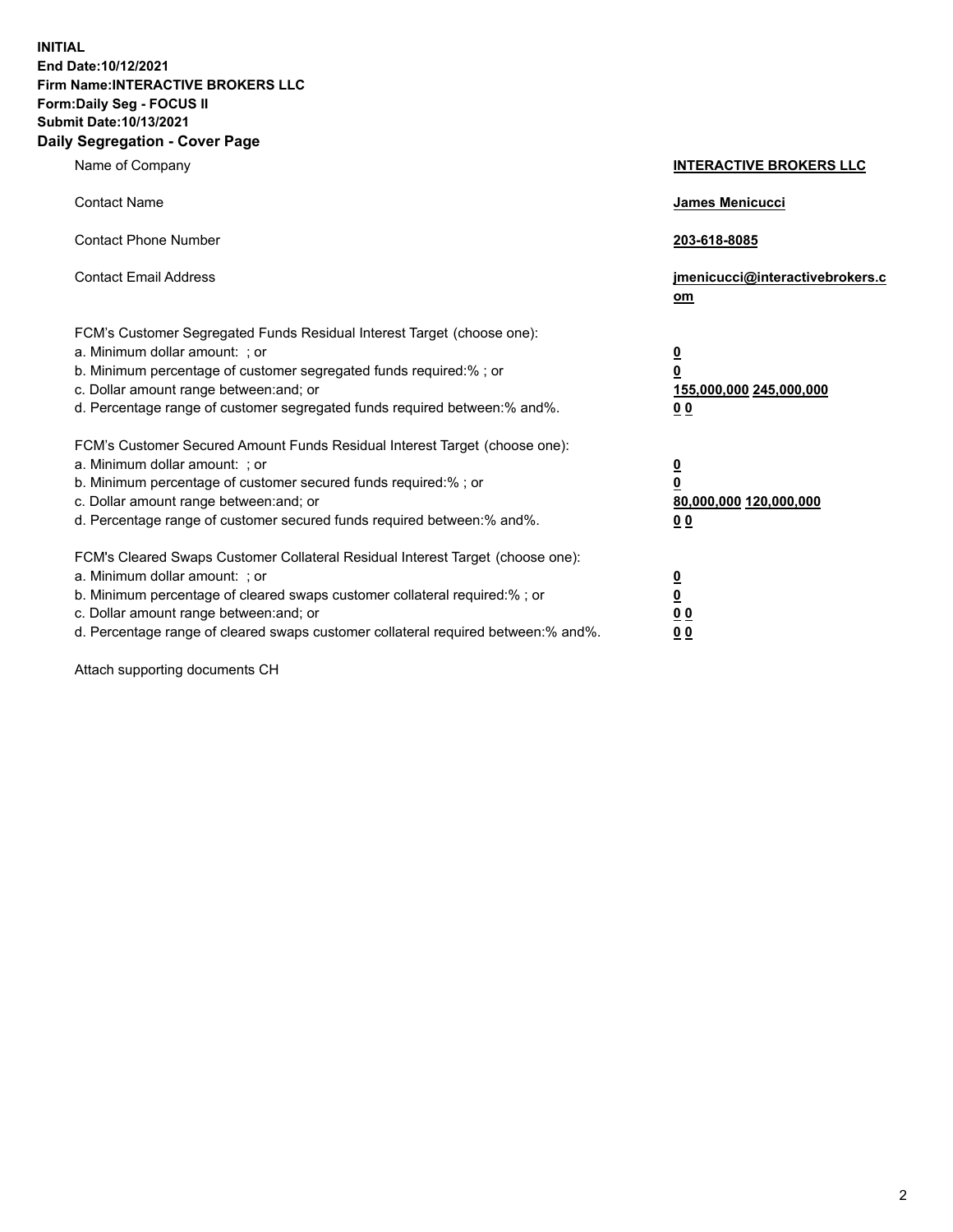## **INITIAL End Date:10/12/2021 Firm Name:INTERACTIVE BROKERS LLC Form:Daily Seg - FOCUS II Submit Date:10/13/2021 Daily Segregation - Secured Amounts**

|     | Daily Segregation - Secured Amounts                                                         |                                               |
|-----|---------------------------------------------------------------------------------------------|-----------------------------------------------|
|     | Foreign Futures and Foreign Options Secured Amounts                                         |                                               |
|     | Amount required to be set aside pursuant to law, rule or regulation of a foreign            | $0$ [7305]                                    |
|     | government or a rule of a self-regulatory organization authorized thereunder                |                                               |
| 1.  | Net ledger balance - Foreign Futures and Foreign Option Trading - All Customers             |                                               |
|     | A. Cash                                                                                     | 508,363,128 [7315]                            |
|     | B. Securities (at market)                                                                   | 0[7317]                                       |
| 2.  | Net unrealized profit (loss) in open futures contracts traded on a foreign board of trade   | 3,346,760 [7325]                              |
| 3.  | Exchange traded options                                                                     |                                               |
|     | a. Market value of open option contracts purchased on a foreign board of trade              | 131,685 [7335]                                |
|     | b. Market value of open contracts granted (sold) on a foreign board of trade                | $-5,796$ [7337]                               |
| 4.  | Net equity (deficit) (add lines 1. 2. and 3.)                                               | 511,835,777 [7345]                            |
| 5.  | Account liquidating to a deficit and account with a debit balances - gross amount           | 6,176 [7351]                                  |
|     | Less: amount offset by customer owned securities                                            | 0 [7352] 6,176 [7354]                         |
| 6.  | Amount required to be set aside as the secured amount - Net Liquidating Equity              | 511,841,953 [7355]                            |
|     | Method (add lines 4 and 5)                                                                  |                                               |
| 7.  | Greater of amount required to be set aside pursuant to foreign jurisdiction (above) or line | 511,841,953 [7360]                            |
|     | 6.                                                                                          |                                               |
|     | FUNDS DEPOSITED IN SEPARATE REGULATION 30.7 ACCOUNTS                                        |                                               |
| 1.  | Cash in banks                                                                               |                                               |
|     | A. Banks located in the United States                                                       | 157,732,725 [7500]                            |
|     | B. Other banks qualified under Regulation 30.7                                              | 0 [7520] 157,732,725 [7530]                   |
| 2.  | Securities                                                                                  |                                               |
|     | A. In safekeeping with banks located in the United States                                   | 270,996,080 [7540]                            |
|     | B. In safekeeping with other banks qualified under Regulation 30.7                          | 0 [7560] 270,996,080 [7570]                   |
| 3.  | Equities with registered futures commission merchants                                       |                                               |
|     | A. Cash                                                                                     | $0$ [7580]                                    |
|     | <b>B.</b> Securities                                                                        | $0$ [7590]                                    |
|     | C. Unrealized gain (loss) on open futures contracts                                         | $0$ [7600]                                    |
|     | D. Value of long option contracts                                                           | $0$ [7610]                                    |
|     | E. Value of short option contracts                                                          | 0 [7615] 0 [7620]                             |
| 4.  | Amounts held by clearing organizations of foreign boards of trade                           |                                               |
|     | A. Cash                                                                                     | $0$ [7640]                                    |
|     | <b>B.</b> Securities                                                                        | $0$ [7650]                                    |
|     | C. Amount due to (from) clearing organization - daily variation                             | $0$ [7660]                                    |
|     | D. Value of long option contracts                                                           | $0$ [7670]                                    |
|     | E. Value of short option contracts                                                          | 0 [7675] 0 [7680]                             |
| 5.  | Amounts held by members of foreign boards of trade                                          |                                               |
|     | A. Cash                                                                                     | 203,091,118 [7700]                            |
|     | <b>B.</b> Securities                                                                        | $0$ [7710]                                    |
|     | C. Unrealized gain (loss) on open futures contracts                                         | 9,004,923 [7720]                              |
|     | D. Value of long option contracts                                                           | <b>131,685</b> [7730]                         |
|     | E. Value of short option contracts                                                          | <mark>-5,796</mark> [7735] 212,221,930 [7740] |
| 6.  | Amounts with other depositories designated by a foreign board of trade                      | 0 [7760]                                      |
| 7.  | Segregated funds on hand                                                                    | $0$ [7765]                                    |
| 8.  | Total funds in separate section 30.7 accounts                                               | 640,950,735 [7770]                            |
| 9.  | Excess (deficiency) Set Aside for Secured Amount (subtract line 7 Secured Statement         | 129,108,782 [7380]                            |
|     | Page 1 from Line 8)                                                                         |                                               |
| 10. | Management Target Amount for Excess funds in separate section 30.7 accounts                 | 80,000,000 [7780]                             |
| 11. | Excess (deficiency) funds in separate 30.7 accounts over (under) Management Target          | 49,108,782 [7785]                             |
|     |                                                                                             |                                               |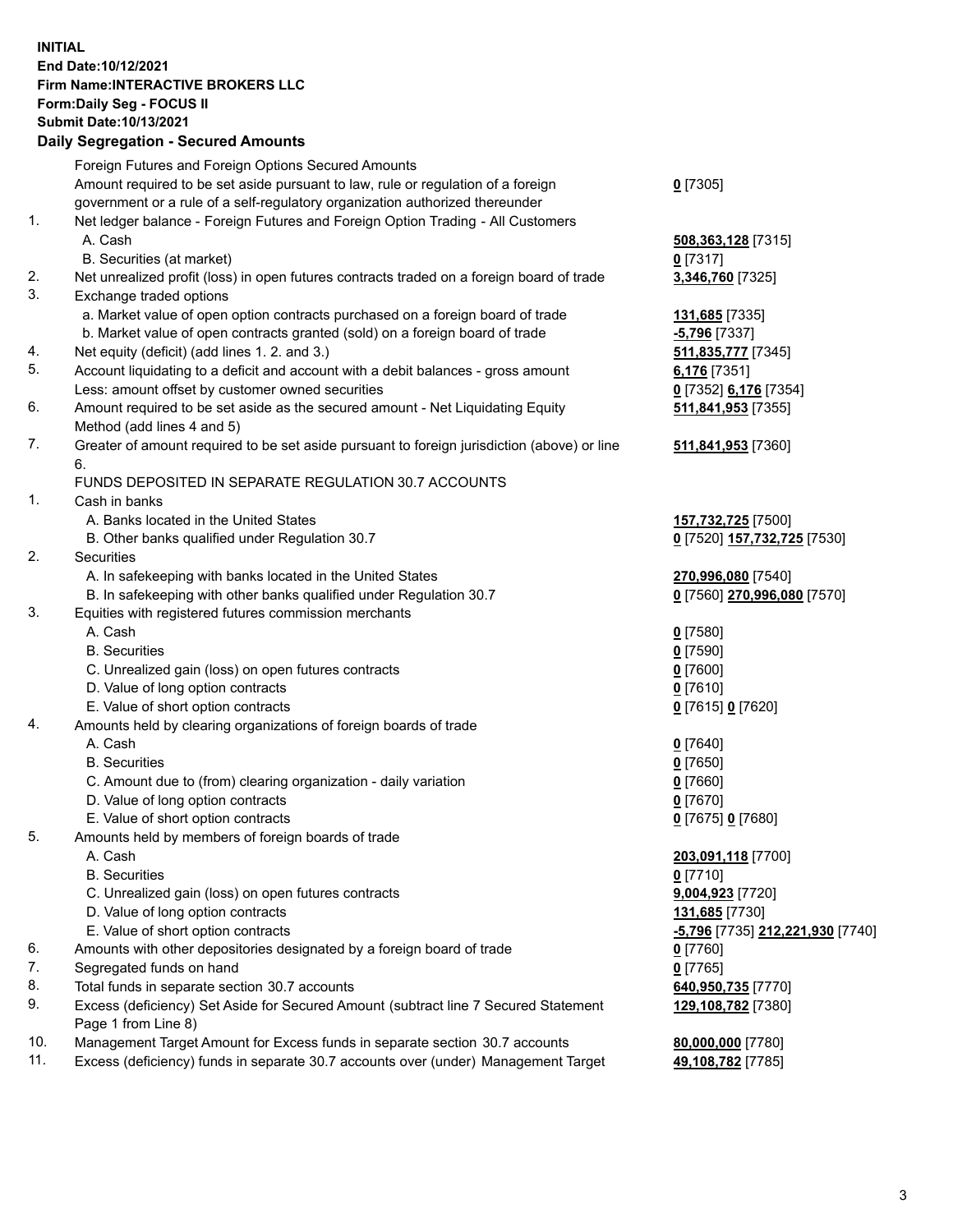**INITIAL End Date:10/12/2021 Firm Name:INTERACTIVE BROKERS LLC Form:Daily Seg - FOCUS II Submit Date:10/13/2021 Daily Segregation - Segregation Statement** SEGREGATION REQUIREMENTS(Section 4d(2) of the CEAct) 1. Net ledger balance A. Cash **7,079,762,308** [7010] B. Securities (at market) **0** [7020] 2. Net unrealized profit (loss) in open futures contracts traded on a contract market **341,886,928** [7030] 3. Exchange traded options A. Add market value of open option contracts purchased on a contract market **471,265,364** [7032] B. Deduct market value of open option contracts granted (sold) on a contract market **-339,387,176** [7033] 4. Net equity (deficit) (add lines 1, 2 and 3) **7,553,527,424** [7040] 5. Accounts liquidating to a deficit and accounts with debit balances - gross amount **1,102,461** [7045] Less: amount offset by customer securities **0** [7047] **1,102,461** [7050] 6. Amount required to be segregated (add lines 4 and 5) **7,554,629,885** [7060] FUNDS IN SEGREGATED ACCOUNTS 7. Deposited in segregated funds bank accounts A. Cash **1,994,039,241** [7070] B. Securities representing investments of customers' funds (at market) **3,239,464,210** [7080] C. Securities held for particular customers or option customers in lieu of cash (at market) **0** [7090] 8. Margins on deposit with derivatives clearing organizations of contract markets A. Cash **1,987,685,935** [7100] B. Securities representing investments of customers' funds (at market) **410,575,556** [7110] C. Securities held for particular customers or option customers in lieu of cash (at market) **0** [7120] 9. Net settlement from (to) derivatives clearing organizations of contract markets **-4,854,867** [7130] 10. Exchange traded options A. Value of open long option contracts **471,062,317** [7132] B. Value of open short option contracts **-339,236,890** [7133] 11. Net equities with other FCMs A. Net liquidating equity **0** [7140] B. Securities representing investments of customers' funds (at market) **0** [7160] C. Securities held for particular customers or option customers in lieu of cash (at market) **0** [7170] 12. Segregated funds on hand **0** [7150] 13. Total amount in segregation (add lines 7 through 12) **7,758,735,502** [7180] 14. Excess (deficiency) funds in segregation (subtract line 6 from line 13) **204,105,617** [7190] 15. Management Target Amount for Excess funds in segregation **155,000,000** [7194] **49,105,617** [7198]

16. Excess (deficiency) funds in segregation over (under) Management Target Amount Excess